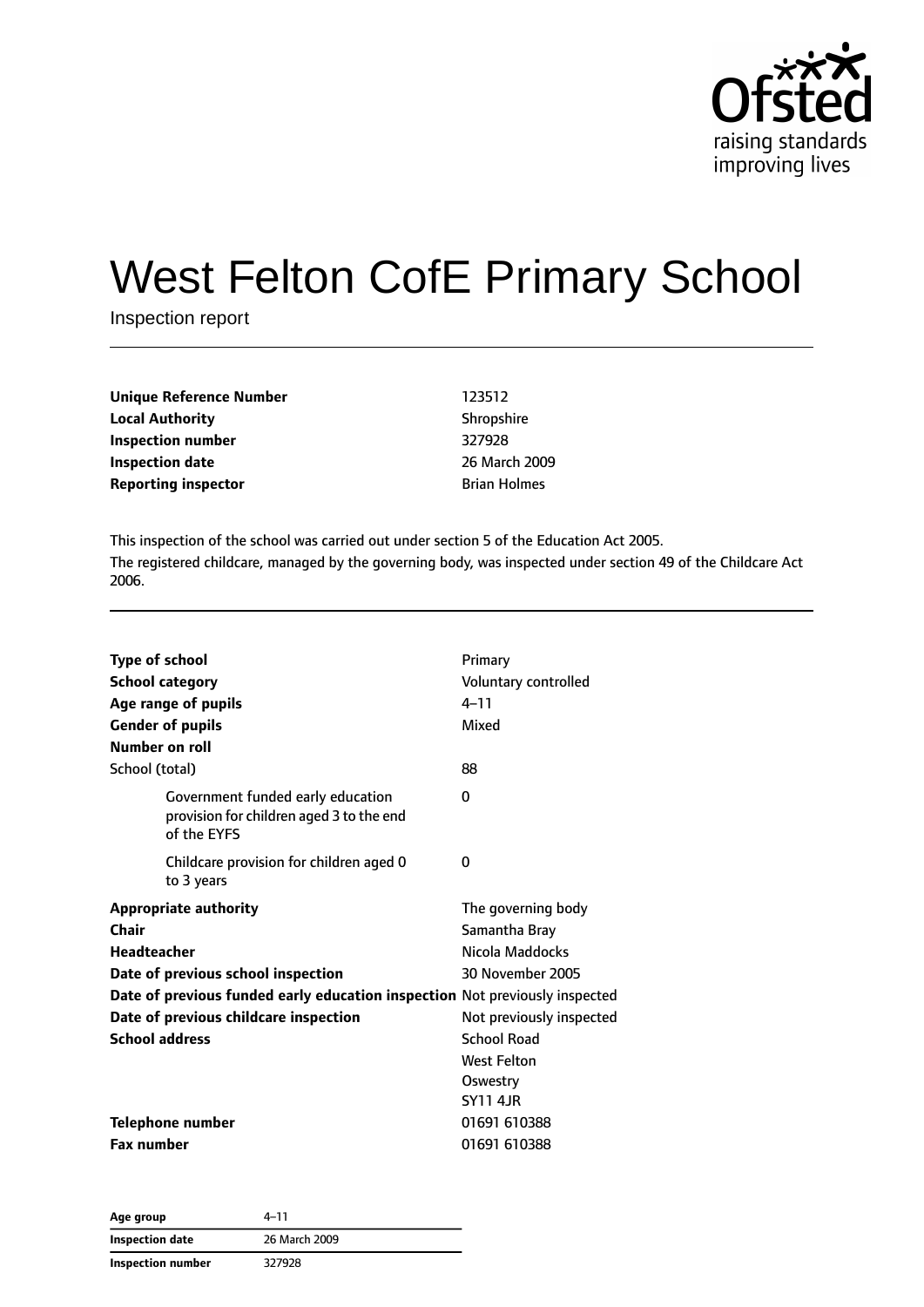.

<sup>©</sup> Crown copyright 2009

Website: www.ofsted.gov.uk

This document may be reproduced in whole or in part for non-commercial educational purposes, provided that the information quoted is reproduced without adaptation and the source and date of publication are stated.

Further copies of this report are obtainable from the school. Under the Education Act 2005, the school must provide a copy of this report free of charge to certain categories of people. A charge not exceeding the full cost of reproduction may be made for any other copies supplied.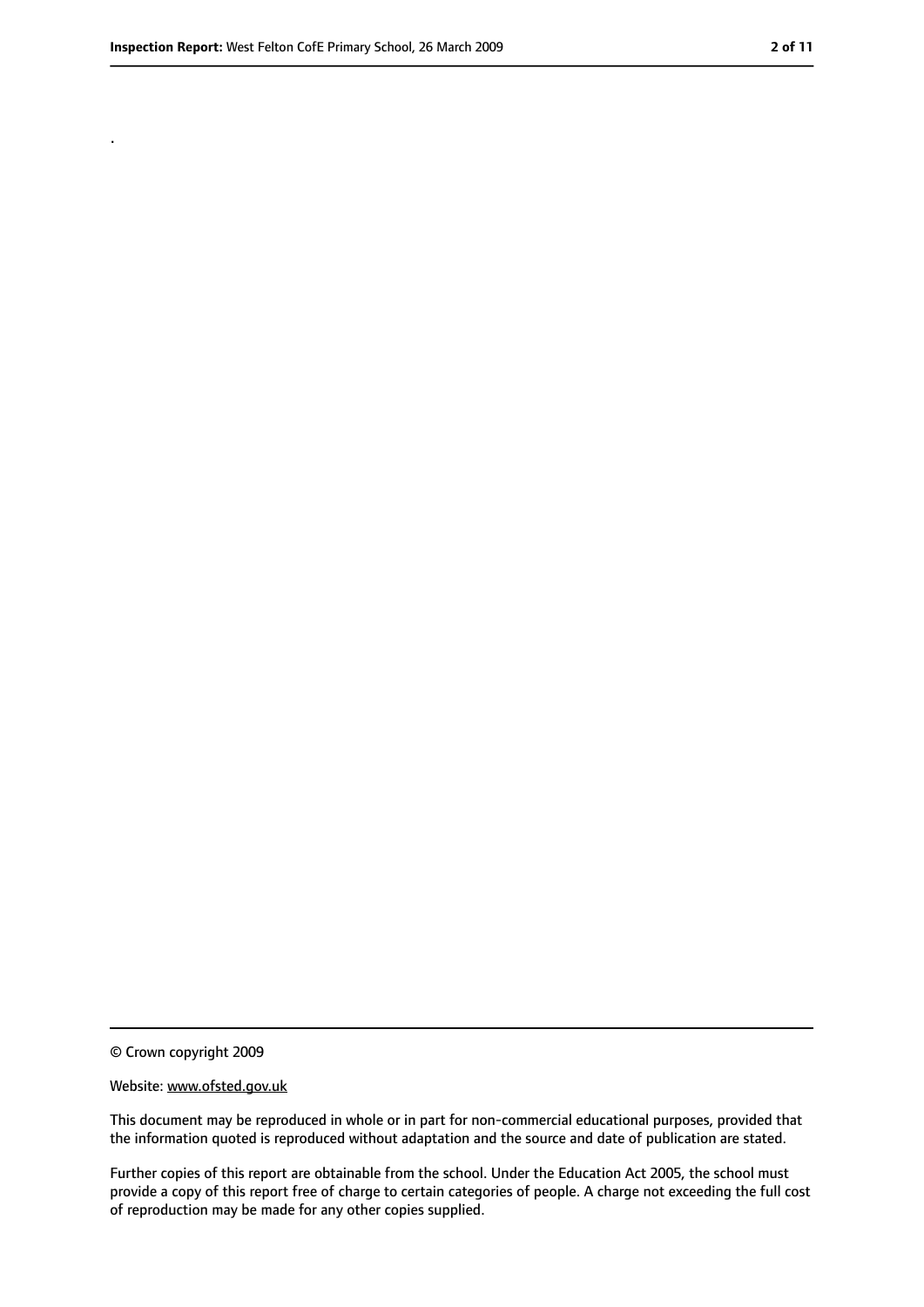# **Introduction**

The inspection was carried out by two additional inspectors.

#### **Description of the school**

West Felton C of E is a smaller than average, voluntary controlled primary school with an Early Years Foundation Stage for Reception-aged children in a mixed-age class for Reception and Year 1 children. There is also a privately run pre-school on the same site as the school. Most pupils are from White British families. The number of learners with difficulties and/or disabilities is above average.

The school has gained the Healthy School Award and the Artsmark and holds the Anti-Bullying Charter.

#### **Key for inspection grades**

| Grade 1 | Outstanding  |
|---------|--------------|
| Grade 2 | Good         |
| Grade 3 | Satisfactory |
| Grade 4 | Inadequate   |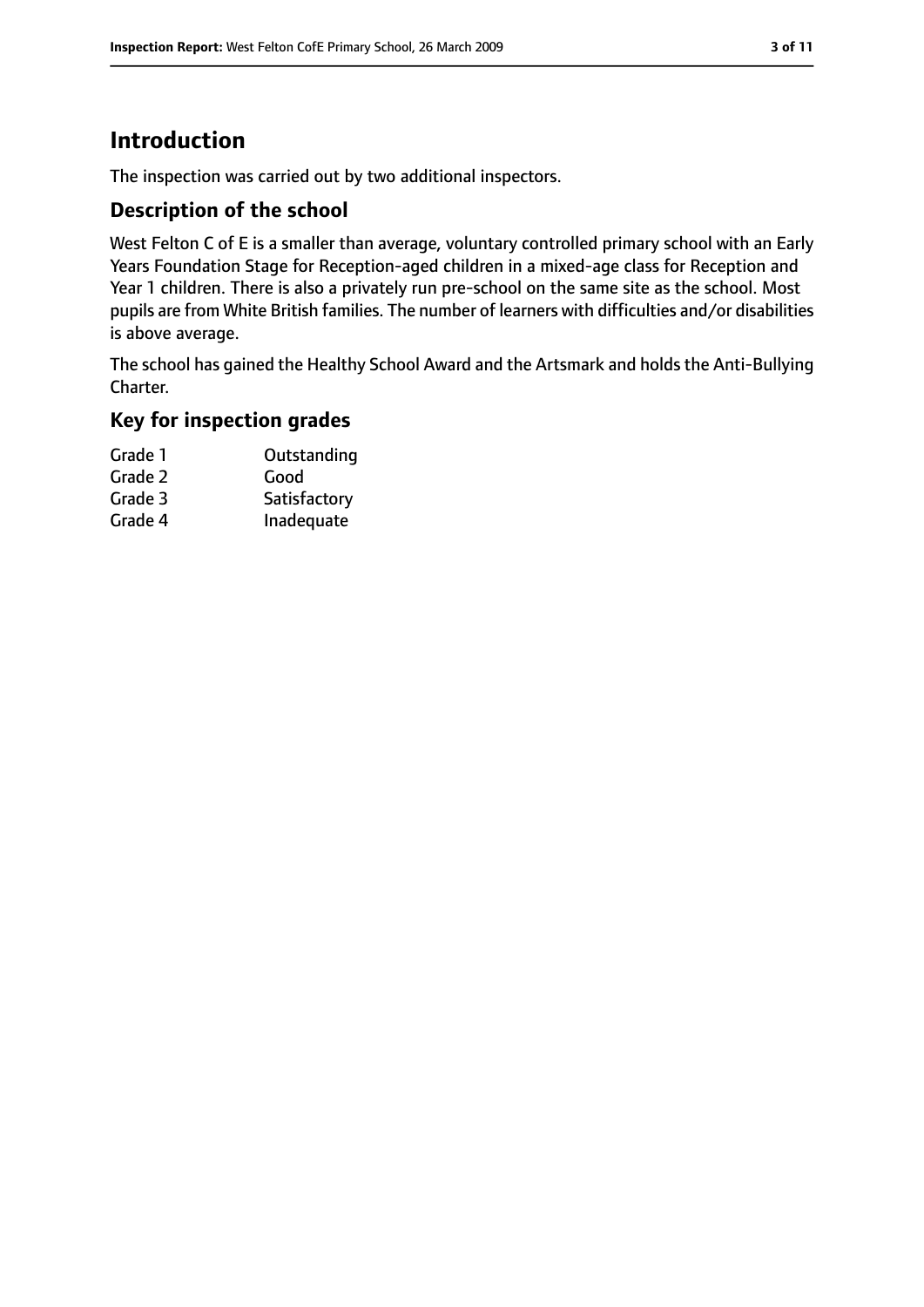# **Overall effectiveness of the school**

#### **Grade: 2**

The school provides a good education. The provision for pupils' pastoral care and support is a strength and makes a strong contribution to their good personal development and well-being. The school has good links with other schools and local agencies to support pupils' well-being, for example, with the local church. Parents appreciate the 'friendliness and approachability' of the staff and the levels of care provided for their children. Both parents and pupils see the school as a safe and happy place. One pupil, typical of many, commented, 'We have happy children here and happy children make a happy school.'

From the good start they make in the Early Years Foundation Stage, pupils achieve well and reach standards which are above average by the end of Year 6. Standards are higher in English than they are in mathematics and science. Standardsin mathematics and science have improved, with the number of pupils reaching the expected level by Year 6 above average, but more pupils reach higher levels in English by the end of Year 6. The issue of increasing the number of pupils reaching higher levels in mathematics and science is being tackled but strategies to improve pupils' problem-solving skills in mathematics and their questioning skills in science are not having enough effect on the achievement of more able pupils. Pupils throughout the school achieve well from different starting points because of good leadership and management and particularly the clear direction which the headteacher and staff set for all pupils to do their best. Subject leaders have had a positive effect on improving the number of pupils reaching the expected level in science and mathematics. There are good systems for checking the performance of pupils which help staff to use the results of assessments to plan effectively for learning. The quality of teaching and learning and curricular provision is good and also has a positive effect on pupils' achievement. Teaching is matched well to the needs of most pupils and stimulates their interest through a good range of learning activities. The curriculum is broad and balanced and enhanced by a wide range of clubs and additional activities which support pupils' learning and personal development. However, engagement with different communities beyond the local area to promote understanding of the wider United Kingdom community and beyond is underdeveloped.

Pupils have good attitudes to their learning and behave well. They show very good levels of care for each other and understand how to stay safe. They know they can turn to older pupils, who act as peer mentors, or go to the Friendship Stop, if they have a problem. Pupils' enjoyment of school is demonstrated in their improved attendance, which is above average. They say that they like their teachers and their lessons. Pupils demonstrate a good understanding of how to live healthily, as seen in their enjoyment of sports activities and healthy food choices. They make a good contribution to the life of the school through their work as school councillors and the many other roles which they fulfil, for example, as 'Jumpin Jaxx' monitors. Pupils are well prepared for the next stage of their education because their achievement is good. They have good opportunities to work in teams through the cake stalls they organise to raise money for local charities and are developing into confident and mature young citizens.

#### **Effectiveness of the Early Years Foundation Stage**

#### **Grade: 2**

The quality of provision in the Early Years Foundation Stage is good because of effective leadership. The teacher in charge shows a good understanding of the needs of young children and sets a clear direction with a team of committed staff. Links with parents have improved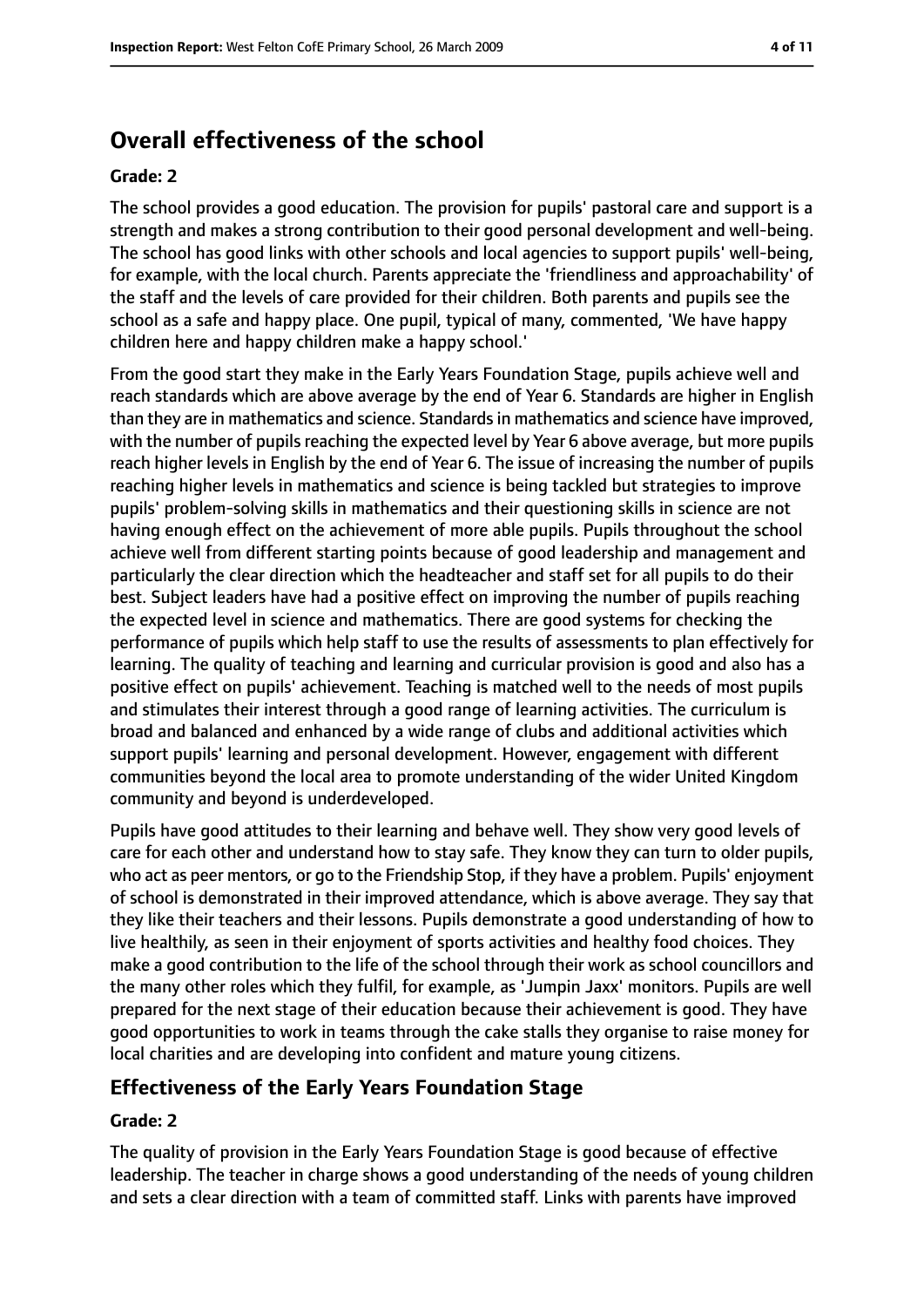recently and parents are pleased with the confident start their children make. One typically commented, 'My child is very happy at school and loves going because the staff are very helpful.' This nurturing, caring approach by adults, sensitive to the needs of children, ensures good provision for their welfare and results in good personal, social and emotional development. Children cooperate well with each other and become increasingly confident and independent as learners, as seen in children putting on their own wet-weather clothing to go outside.

Children join the Reception class at different times throughout the year, with skills and abilities similar to those expected for their age. They make good progress because of good learning and development. By the time they enter Year 1, most of the children who have been in the school for the whole year are reaching standards which are above average, and those who joined later are reaching standards in line with those expected. These improvements in children's attainment are recent and staff are working hard to build on them. Good planning results in a wide range of stimulating activities which children enjoy. Staff are skilled at extending learning through questioning and assessment is effective, clearly identifying next steps in children's learning. The outdoor environment is used satisfactorily to promote children's learning, but the range of activities is not as stimulating as those provided indoors.

#### **What the school should do to improve further**

- Improve the proportions of pupils reaching higher levels in mathematics by improving pupils' problem-solving skills and in science by improving their ability to ask scientific questions.
- Improve opportunities to engage with communities beyond the local community in order to promote pupils' understanding of the wider United Kingdom community and beyond.

# **Achievement and standards**

#### **Grade: 2**

Most pupils make good progress and reach standards which are above average by the time they reach Year 6. Pupils currently in Year 6 are achieving well in all their subjects in relation to their starting point on entry to the school. Standards are higher in English than in mathematics and science because more pupils reach the higher levels in English. Initiatives to improve problem-solving skills in mathematics and questioning skills in science are not sufficiently impacting on more able pupils' achievement. Important factors in improving the achievement of most pupils have been the improved use of assessment to check pupils' performance and the improved checking of subject leaders to raise standards in subject areas. Pupils with learning difficulties and/or disabilities make good progress and achieve well because of the good levels of support they receive for their learning.

# **Personal development and well-being**

#### **Grade: 2**

Pupils' spiritual, moral, social and cultural development is good. Worship makes a good contribution to pupils' spiritual development by giving them time to think. Their good social and moral development is seen in their clear understanding of right and wrong. They make a good contribution to the life of the school through the opportunities they have to take responsibility, for example, as guinea pig monitors, and to take part in making decisions about school life through the work of the school council. The school council were involved in designing the log play area and the playground markings. Pupils have a satisfactory cultural understanding through their knowledge and understanding of different faiths and the range of activities they experience in school. Their enjoyment of school is seen in their good attendance, which has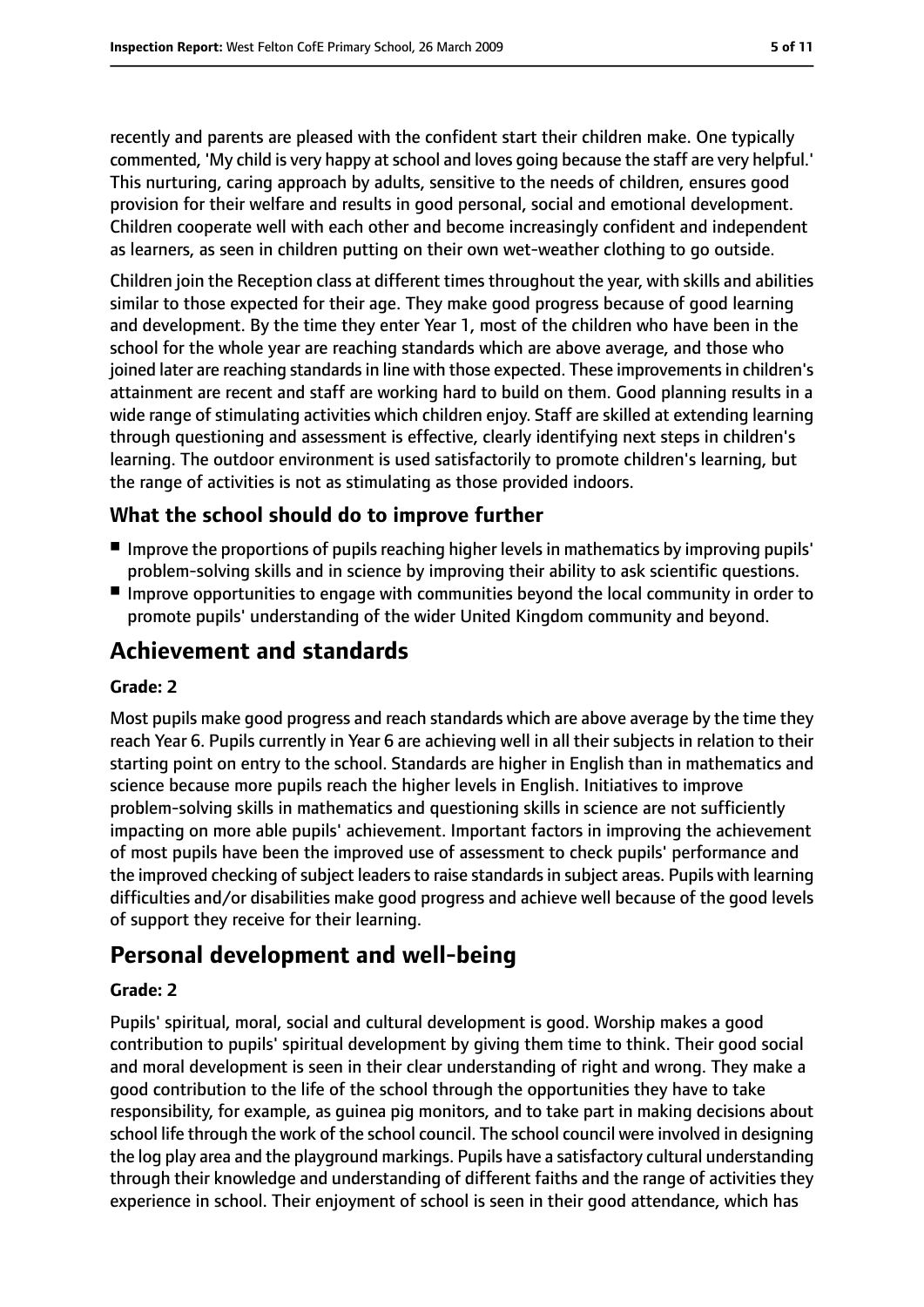improved significantly, and their good support for each other. 'Everyone here is nice and behaves well,' commented one pupil, and is an accurate description.

# **Quality of provision**

### **Teaching and learning**

#### **Grade: 2**

Teachers enjoy good relationships with pupils and manage them well. They plan effectively to meet the needs of the different ages and abilities in the class and use a wide range of teaching and learning approaches to engage and stimulate learning. Pupils demonstrate good levels of interest and concentration in their learning. In most lessons, they are given good opportunities to be involved in their learning by working with others in pairs and small groups, for example, when performing extracts from a poem, 'Excuses', in a speaking and listening activity. Teachers use assessment effectively to plan activities, and during lessons to give additional tasks to stretch learning. Marking is regular but does not always identify for pupils what they need to do next to improve their work. Teaching assistants effectively support pupils' learning

#### **Curriculum and other activities**

#### **Grade: 2**

The curriculum meets pupils' needs well. Work is well planned so that pupils have good opportunities to use their reading, writing and information and communication technology (ICT) skills in all their subjects. Planning to develop numeracy skills through other subjects is satisfactory and not as extensive as in reading and writing. In literacy, phonics work has been extended to targeted pupils in the junior classes, which has resulted in improvements in these pupils' spelling. In mathematics, pupils are working to improve their problem-solving skills, and in science on their questioning skills. An extensive programme of personal, social and health education supports pupils' personal development well. There are strengths in the wide range of activities the school offers to enhance pupils' learning. Specialist teaching is used effectively in music and visits and visitors are used well to make learning more interesting. Pupils have access to a wide range of clubs which are well attended, as seen in the signing club.

#### **Care, guidance and support**

#### **Grade: 2**

Levels of pastoral care and support are a strength of the school and help pupils to mature into sensible young people who gain good personal skills in preparation for life ahead. Adults know the pupils extremely well and this does much to ensure that each pupil is safe, happy and ready to learn. Pupils say that there is always someone to talk to if they have a problem. Many parents comment on how happy their children are at school because of the rigorous steps the school takes to care for them. Child protection arrangements and those to safeguard pupils' health, safety and welfare meet current requirements.There are strong systems in place to check attendance which have had a positive effect on improving attendance levels. The school works well with outside agencies and parents to support pupils' learning and well-being. The 'Reading is Cool' initiative, for example, has had a positive effect on pupils' achievement in reading through reading at home. Systems to support academic guidance are satisfactory. All pupils have learning targets in English and mathematics and receive guidance on how to achieve them. However, not all pupils understand what their targets mean, particularly in mathematics.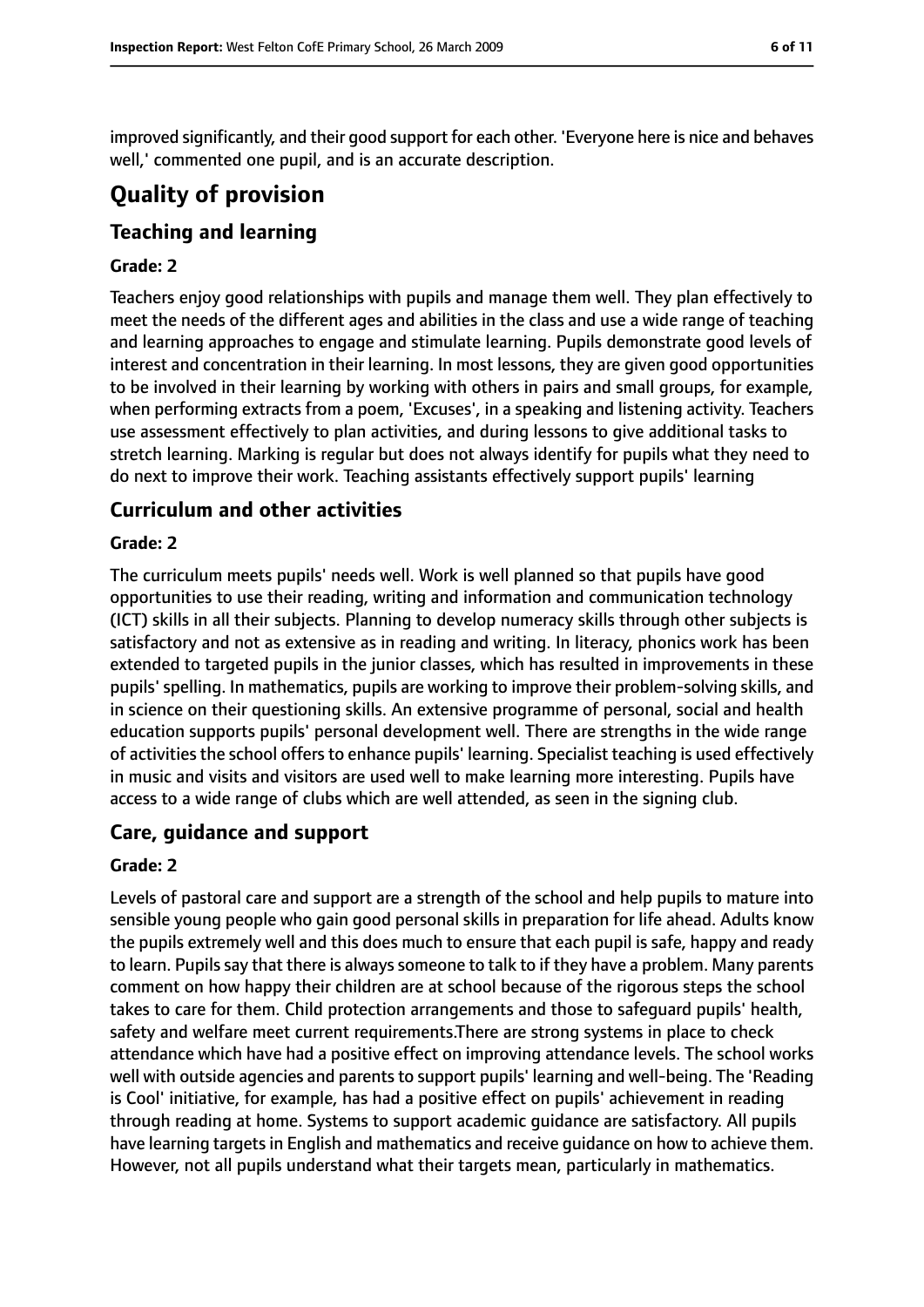### **Leadership and management**

#### **Grade: 2**

The headteacher, staff and governors set a clear direction for the school, as seen in the good achievement and good personal development of pupils and the sustained improvement of the school. The improvements in attendance in recent years are evidence that there is a common purpose to make the school better and that the school has a good capacity to improve further. Self-evaluation is good, with effective systems for checking provision and improving the performance of pupils. Subject leaders have a clear role to raise standards. In science, for example, there is evidence that the strategies implemented have resulted in improvements in pupils' achievement, with the number of pupils reaching the expected level by Year 6 improving to above the national average. Governors fulfil their duties well and challenge the school effectively to improve provision and raise standards through their regular links with subject leaders and their focused visits into school. The school makes a satisfactory contribution to the promotion of community cohesion. Pupils' good personal development and strong links with the local community contribute positively, but engagement with communities beyond the local area to promote understanding of the wider United Kingdom and beyond is underdeveloped.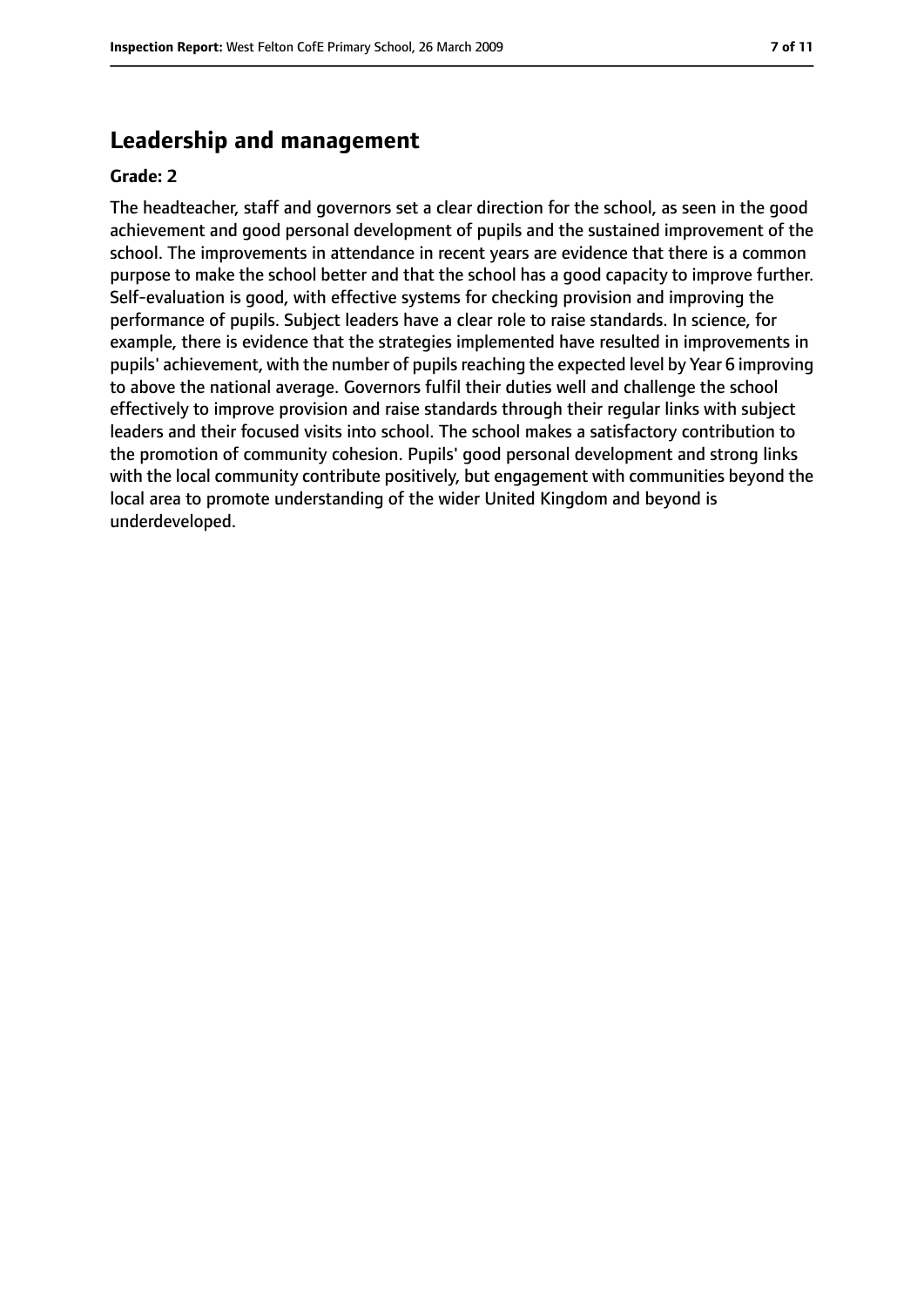**Any complaints about the inspection or the report should be made following the procedures set out in the guidance 'Complaints about school inspection', which is available from Ofsted's website: www.ofsted.gov.uk.**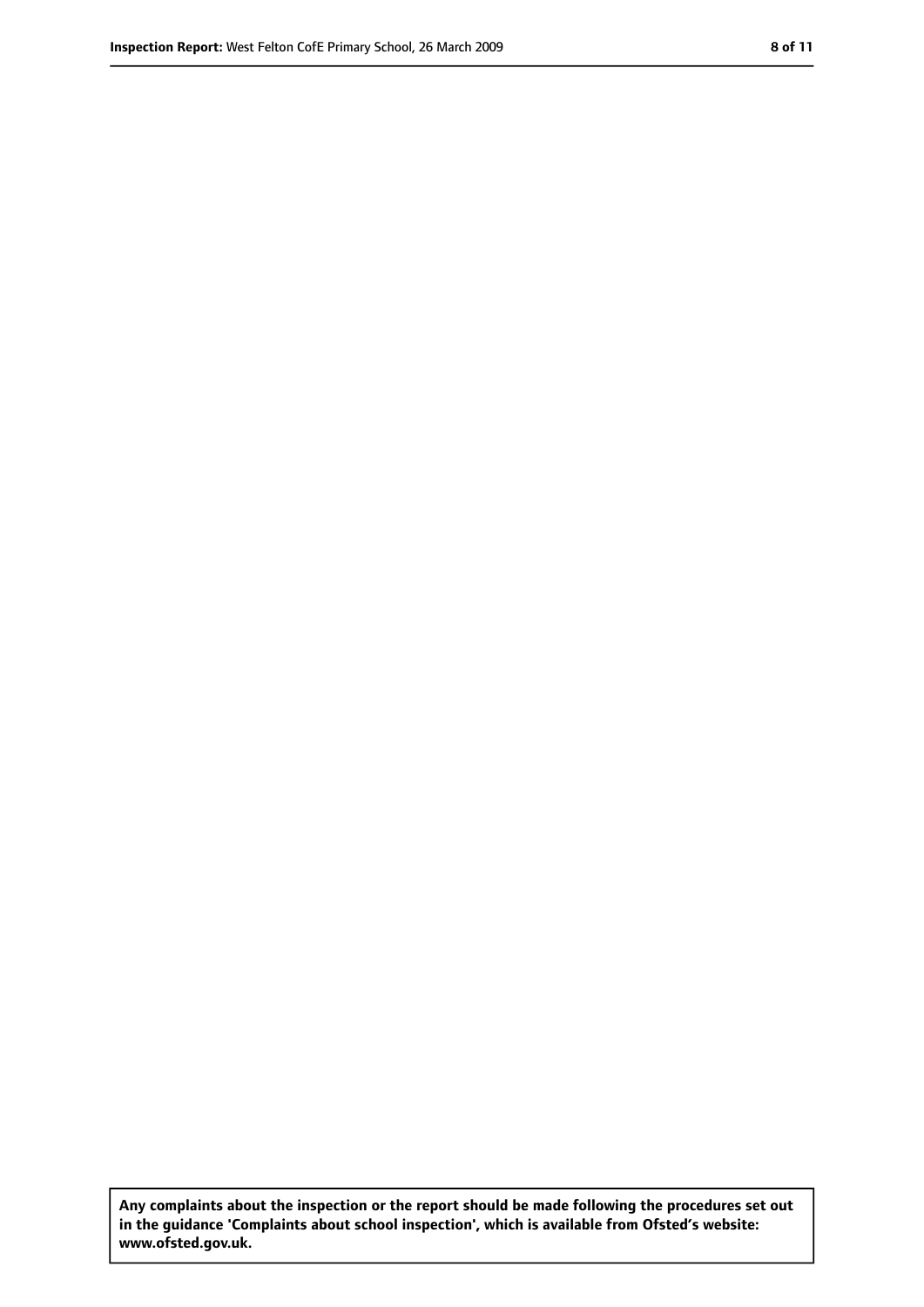# **Inspection judgements**

| Key to judgements: grade 1 is outstanding, grade 2 good, grade 3 satisfactory, and | <b>School</b>  |
|------------------------------------------------------------------------------------|----------------|
| arade 4 inadequate                                                                 | <b>Overall</b> |

#### **Overall effectiveness**

| How effective, efficient and inclusive is the provision of<br>education, integrated care and any extended services in meeting the<br>needs of learners? |     |
|---------------------------------------------------------------------------------------------------------------------------------------------------------|-----|
| Effective steps have been taken to promote improvement since the last<br>inspection                                                                     | Yes |
| How well does the school work in partnership with others to promote learners'<br>well being?                                                            |     |
| The capacity to make any necessary improvements                                                                                                         |     |

# **Effectiveness of the Early Years Foundation Stage**

| How effective is the provision in meeting the needs of children in the<br><b>EYFS?</b>       |  |
|----------------------------------------------------------------------------------------------|--|
| How well do children in the EYFS achieve?                                                    |  |
| How good are the overall personal development and well-being of the children<br>in the EYFS? |  |
| How effectively are children in the EYFS helped to learn and develop?                        |  |
| How effectively is the welfare of children in the EYFS promoted?                             |  |
| How effectively is provision in the EYFS led and managed?                                    |  |

#### **Achievement and standards**

| How well do learners achieve?                                                                               |  |
|-------------------------------------------------------------------------------------------------------------|--|
| The standards <sup>1</sup> reached by learners                                                              |  |
| How well learners make progress, taking account of any significant variations<br>between groups of learners |  |
| How well learners with learning difficulties and/or disabilities make progress                              |  |

<sup>&</sup>lt;sup>1</sup>Grade 1 - Exceptionally and consistently high; Grade 2 - Generally above average with none significantly below average; Grade 3 - Broadly average to below average; Grade 4 - Exceptionally low.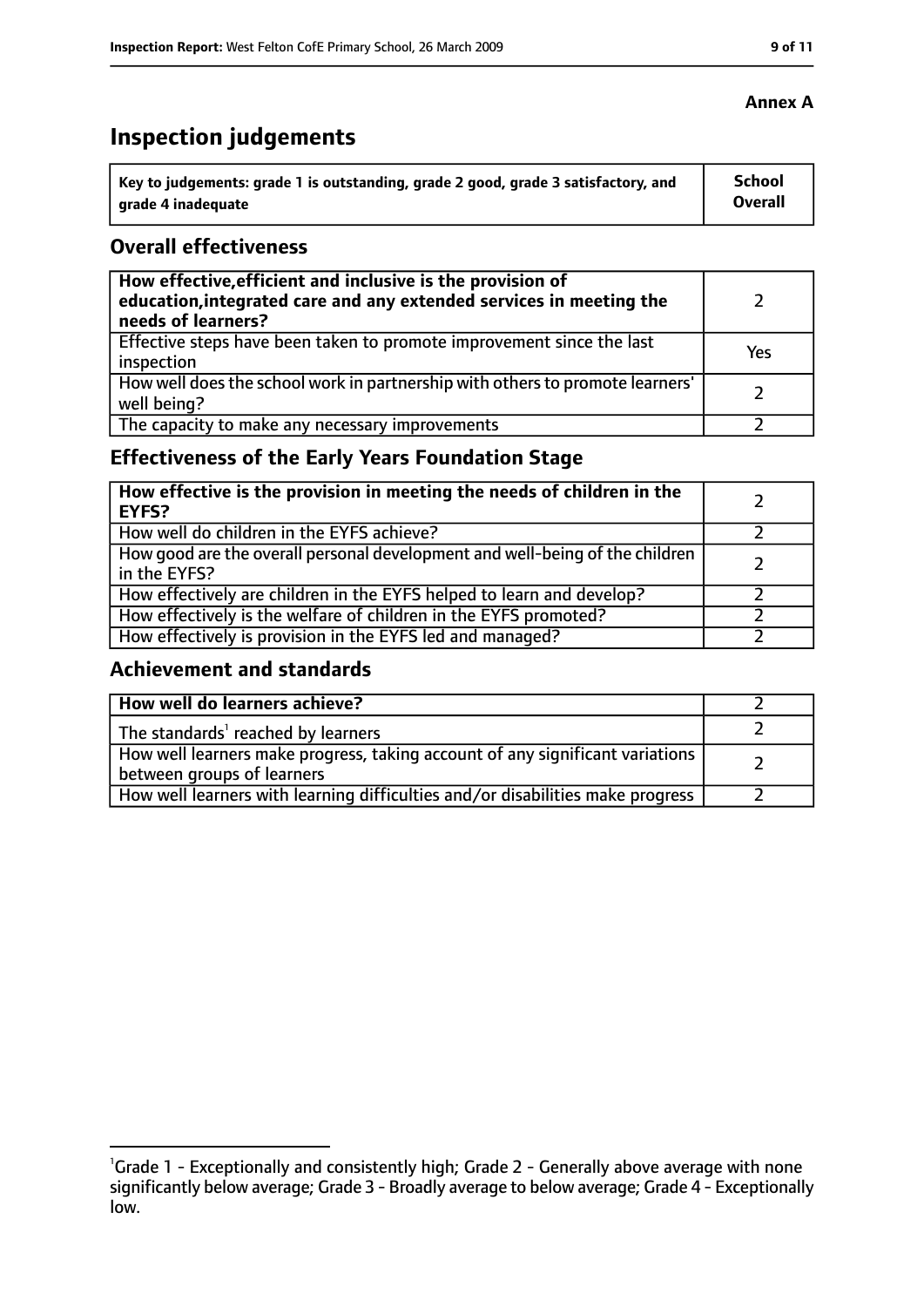# **Personal development and well-being**

| How good are the overall personal development and well-being of the<br>learners?                                 |  |
|------------------------------------------------------------------------------------------------------------------|--|
| The extent of learners' spiritual, moral, social and cultural development                                        |  |
| The extent to which learners adopt healthy lifestyles                                                            |  |
| The extent to which learners adopt safe practices                                                                |  |
| The extent to which learners enjoy their education                                                               |  |
| The attendance of learners                                                                                       |  |
| The behaviour of learners                                                                                        |  |
| The extent to which learners make a positive contribution to the community                                       |  |
| How well learners develop workplace and other skills that will contribute to<br>their future economic well-being |  |

# **The quality of provision**

| How effective are teaching and learning in meeting the full range of<br>learners' needs?              |  |
|-------------------------------------------------------------------------------------------------------|--|
| How well do the curriculum and other activities meet the range of needs and<br>interests of learners? |  |
| How well are learners cared for, quided and supported?                                                |  |

# **Leadership and management**

| How effective are leadership and management in raising achievement<br>and supporting all learners?                                              |     |
|-------------------------------------------------------------------------------------------------------------------------------------------------|-----|
| How effectively leaders and managers at all levels set clear direction leading<br>to improvement and promote high quality of care and education |     |
| How effectively leaders and managers use challenging targets to raise standards                                                                 |     |
| The effectiveness of the school's self-evaluation                                                                                               |     |
| How well equality of opportunity is promoted and discrimination eliminated                                                                      |     |
| How well does the school contribute to community cohesion?                                                                                      | 3   |
| How effectively and efficiently resources, including staff, are deployed to<br>achieve value for money                                          |     |
| The extent to which governors and other supervisory boards discharge their<br>responsibilities                                                  |     |
| Do procedures for safeguarding learners meet current government<br>requirements?                                                                | Yes |
| Does this school require special measures?                                                                                                      | No  |
| Does this school require a notice to improve?                                                                                                   | No  |